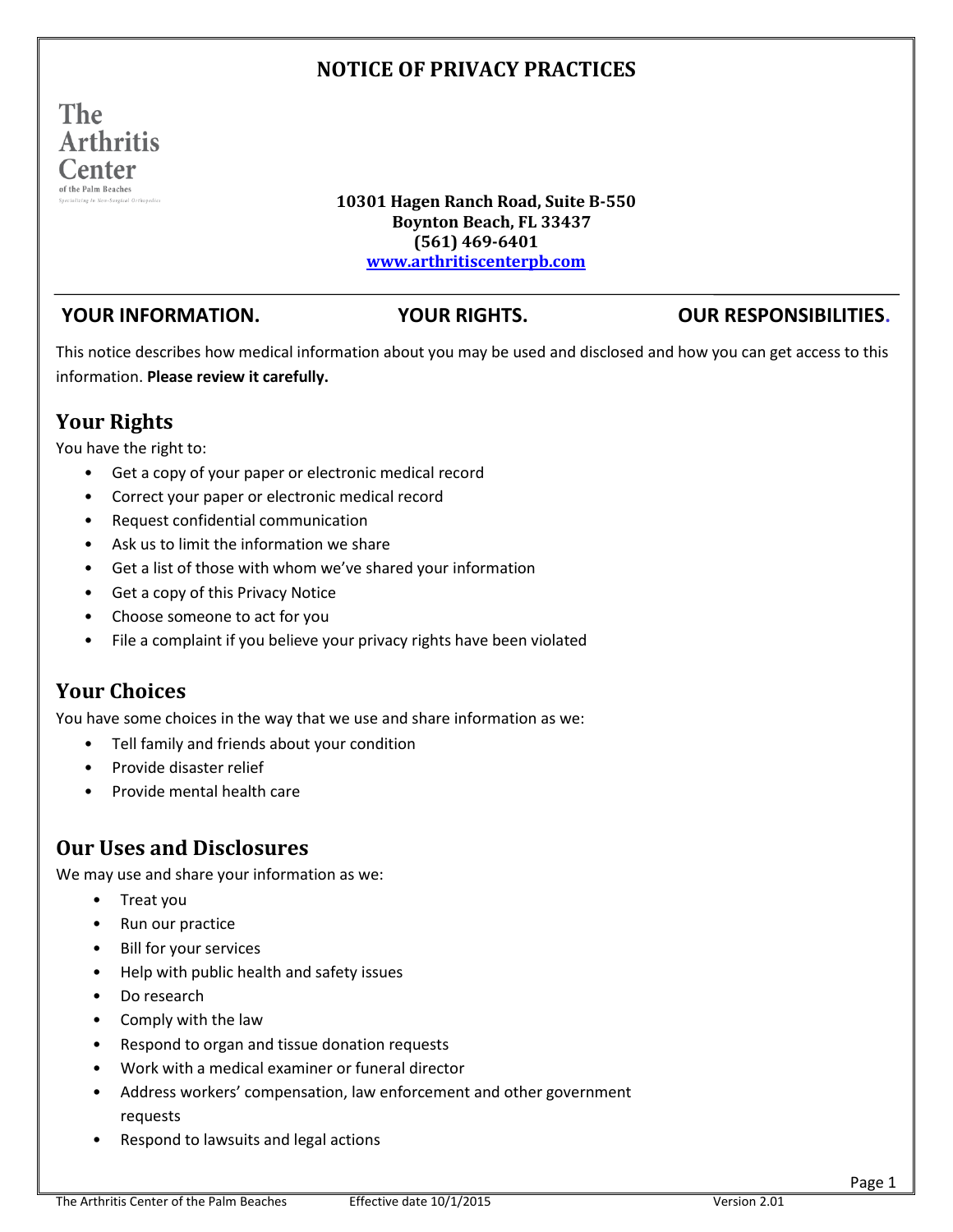# **NOTICE OF PRIVACY PRACTICES**

# **THE ARTHRITIS CENTER OF THE PALM BEACHES 10301 Hagen Ranch Road, Suite B-550 Boynton Beach, FL 33437 (561) 469-6401**

# **Your Rights**

 **When it comes to your health information, you have certain rights.** This section explains your rights and some of our responsibilities to help you.  **Get an electronic or paper copy of your medical record** 

- You can ask to see or get an electronic or paper copy of your medical record and other health information we have about you. Ask us how to do this.
- We will provide a copy or a summary of your health information, usually within 30 days of your request. We will charge a reasonable, cost-based fee.

### **Ask us to correct your medical record**

- You can ask us to correct health information about you that you think is incorrect or incomplete. Ask us how to do this.
- We may say "no" to your request, but we'll tell you why in writing within 60 days.

### **Request confidential communications**

- You can ask us to contact you in a specific way (for example, home or office phone) or to send mail to a different address.
- We will say "yes" to all reasonable requests.

### **Ask us to limit what we use or share**

- You can ask us not to use or share certain health information for treatment, payment, or our operations. We are not required to agree to your request, and we may say "no" if it would affect your care.
- If you pay for a service or health care item out-of-pocket in full, you can ask us not to share that information for the purpose of payment or our operations with your health insurer. We will say "yes" unless a law requires us to share that information.

### **Get a list of those with whom we've shared information**

- You can ask for a list (accounting) of the times we've shared your health information for six years prior to the date you ask, who we shared it with, and why.
- We will include all the disclosures except for those about treatment, payment, and health care operations, and certain other disclosures. We'll provide one accounting a year for free but will charge a reasonable, cost-based fee if you ask for another one within 12 months.

### **Get a copy of this privacy notice**

• You can ask for a paper copy of this notice at any time, even if you have agreed to receive the notice electronically. We will provide you with a paper copy promptly.

#### **Choose someone to act for you**

- If you have given someone medical power of attorney or if someone is your legal guardian, that person can exercise your rights and make choices about your health information.
- We will make sure the person has this authority and can act for you before we take any action.

#### **File a complaint if you feel your rights are violated**

- You can complain if you feel we have violated your rights by contacting us using the information on page 1.
- You can file a complaint with the U.S. Department of Health and Human Services Office for Civil Rights by sending a letter to 200 Independence Avenue, S.W., Washington, D.C. 20201, calling 1-877-696-6775, or visiting **www.hhs.gov/ocr/privacy/hipaa/complaints/.**
- We will not retaliate against you for filing a complaint.

# **Your Choices**

**For certain health information, you can tell us your choices about what we share.** If you have a clear preference for how we share your

information in the situations described below, talk to us. Tell us what you want us to do, and we will follow your instructions.

In these cases, you have both the right and choice to tell us to:

- Share information with your family, close friends, or others involved in your care
- Share information in a disaster relief situation
- Include your information in a hospital directory

*If you are not able to tell us your preference, for example if you are unconscious, we may go ahead and share your information if we believe it is in your best interest. We may also share your information when needed to lessen a serious and imminent threat to health or safety.*

In these cases we never share your information unless you give us written permission:

• Marketing purposes

In the case of fundraising:

• We may contact you for fundraising efforts, but you can tell us not to contact you again.

# **Our Uses and Disclosures**

#### **How do we typically use or share your health information?**

We typically use or share your health information in the following ways.

#### **Treat you**

We can use your health information and share it with other professionals who are treating you. *Example: We may refer you to a physician for*